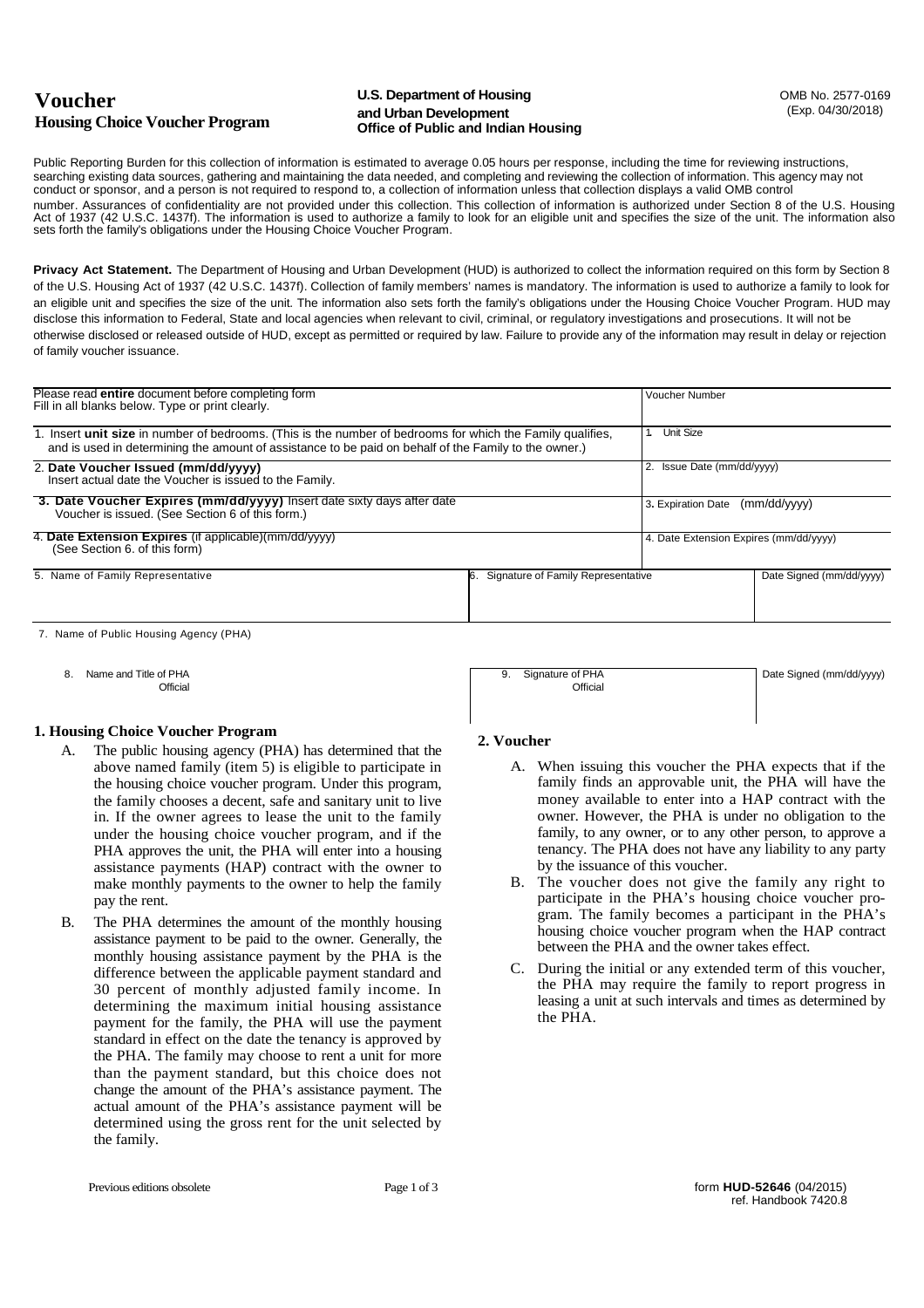### **3. PHA Approval or Disapproval of Unit or Lease**

- **A.** When the family finds a suitable unit where the owner is willing to participate in the program, the family must give the PHA the request for tenancy approval (on the form supplied by the PHA), signed by the owner and the family, and a copy of the lease, including the HUDprescribed tenancy addendum. **Note: Both documents must be given to the PHA no later than the expiration date stated in item 3 or 4 on top of page one of this voucher.**
- B. The family must submit these documents in the manner that is required by the PHA. PHA policy may prohibit the family from submitting more than one request for tenancy approval at a time.

The lease must include, word-for-word, all provisions of the tenancy addendum required by HUD and supplied by the PHA. This is done by adding the HUD tenancy addendum to the lease used by the owner. If there is a difference between any provisions of the HUD tenancy addendum and any provisions of the owner's

lease, the provisions of the HUD tenancy addendum shall control.

- D. After receiving the request for tenancy approval and a copy of the lease, the PHA will inspect the unit. The PHA may not give approval for the family to lease the unit or execute the HAP contract until the PHA has determined that all the following program requirements are met: the unit is eligible; the unit has been inspected by the PHA and passes the housing quality standards (HQS); the rent is reasonable; and the landlord and tenant have executed the lease including the HUD-prescribed tenancy addendum.
- E. If the PHA approves the unit, the PHA will notify the family and the owner, and will furnish two copies of the HAP contract to the owner.
	- 1. The owner and the family must execute the lease.
	- 2. The owner must sign both copies of the HAP contract and must furnish to the PHA a copy of the executed lease and both copies of the executed HAP contract.
	- 3. The PHA will execute the HAP contract and return an executed copy to the owner.
- F. If the PHA determines that the unit or lease cannot be approved for any reason, the PHA will notify the owner and the family that:
	- 1. The proposed unit or lease is disapproved for specified reasons, and
	- 2. If the conditions requiring disapproval are remedied to the satisfaction of the PHA on or before the date specified by the PHA, the unit or lease will be approved.

| $^{\prime\prime}$             |                 |
|-------------------------------|-----------------|
| $\pmb{\mathsf{H}}$            |                 |
| $^{\prime\prime}$             |                 |
| $\pmb{\mathsf{H}}$            |                 |
| $\pmb{\mathsf{H}}$            |                 |
| $\pmb{\mathsf{H}}$            |                 |
| $^{\prime\prime}$             |                 |
| $^{\prime\prime}$             |                 |
| $^{\prime\prime}$             |                 |
| "Rtgxkqwu"gf kkqpu"qduqrgvg"" | """Rci g'4"qh'5 |

I

#### **4. Obligations of the Family**

- A. When the family's unit is approved and the HAP contract is executed, the family must follow the rules listed below in order to continue participating in the housing choice voucher program.
- B. The family must:
	- 1. Supply any information that the PHA or HUD determines to be necessary including evidence of citizenship or eligible immigration status, and information for use in a regularly scheduled reexamination or interim reexamination of family income and composition.
	- 2. Disclose and verify social security numbers and sign and submit consent forms for obtaining information.
	- 3. Supply any information requested by the PHA to verify that the family is living in the unit or information related to family absence from the unit.
	- 4. Promptly notify the PHA in writing when the family is away from the unit for an extended period of time in accordance with PHA policies.
	- 5. Allow the PHA to inspect the unit at reasonable times and after reasonable notice.
	- 6. Notify the PHA and the owner in writing before moving out of the unit or terminating the lease.
	- 7. Use the assisted unit for residence by the family. The unit must be the family's only residence.
	- 8. Promptly notify the PHA in writing of the birth, adoption, or court-awarded custody of a child.
	- 9. Request PHA written approval to add any other family member as an occupant of the unit.
	- 10. Promptly notify the PHA in writing if any family member no longer lives in the unit. Give the PHA a copy of any owner eviction notice.
	- 11. Pay utility bills and provide and maintain any appliances that the owner is not required to provide under the lease.
- C. Any information the family supplies must be true and complete.
- D. The family (including each family member) must not:
	- Own or have any interest in the unit (other than in a cooperative, or the owner of a manufactured home leasing a manufactured home space).
	- 2. Commit any serious or repeated violation of the lease.
	- 3. Commit fraud, bribery or any other corrupt or criminal act in connection with the program.
	- 4. Engage in drug-related criminal activity or violent criminal activity or other criminal activity that threatens the health, safety or right to peaceful enjoyment of other residents and persons residing in the immediate vicinity of the premises.
	- 5. Sublease or let the unit or assign the lease or transfer the unit.

I I I

I

IRUP+8'04/2015 UHI+DQGERRN